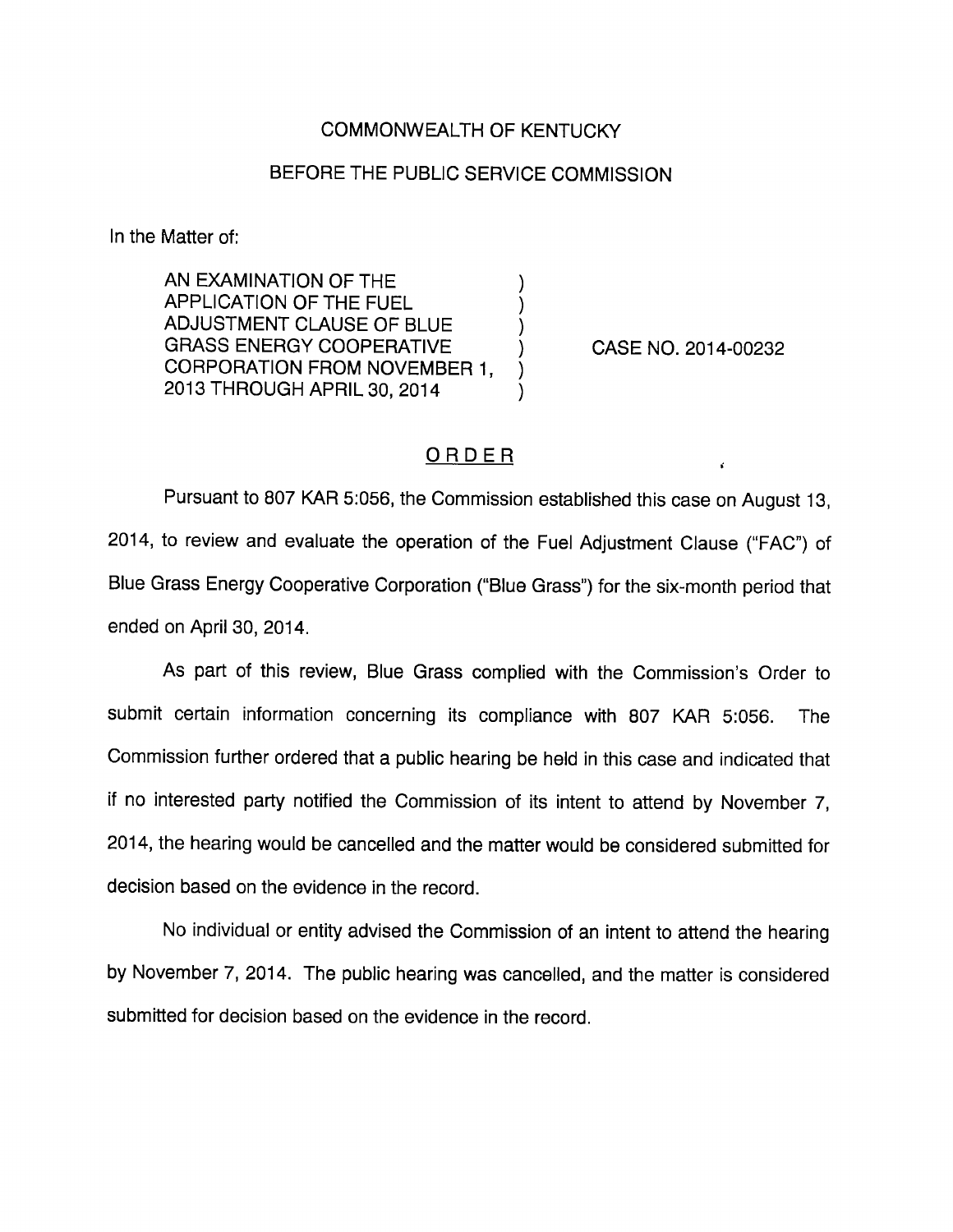The Commission, having considered the evidence in the record and being otherwise sufficiently advised, finds no evidence that Blue Grass has improperly calculated or applied its FAG charge.

IT IS THEREFORE ORDERED that the charges and credits applied by Blue Grass through the FAG for the period November 1, 2013, through April 30, 2014, are approved.

By the Commission

ENTERED JAN 3 0 2015 KENTUCKY PUBLIC SERVICE COMMISSION

ATTES Executive Director

Case No. 2014-00232